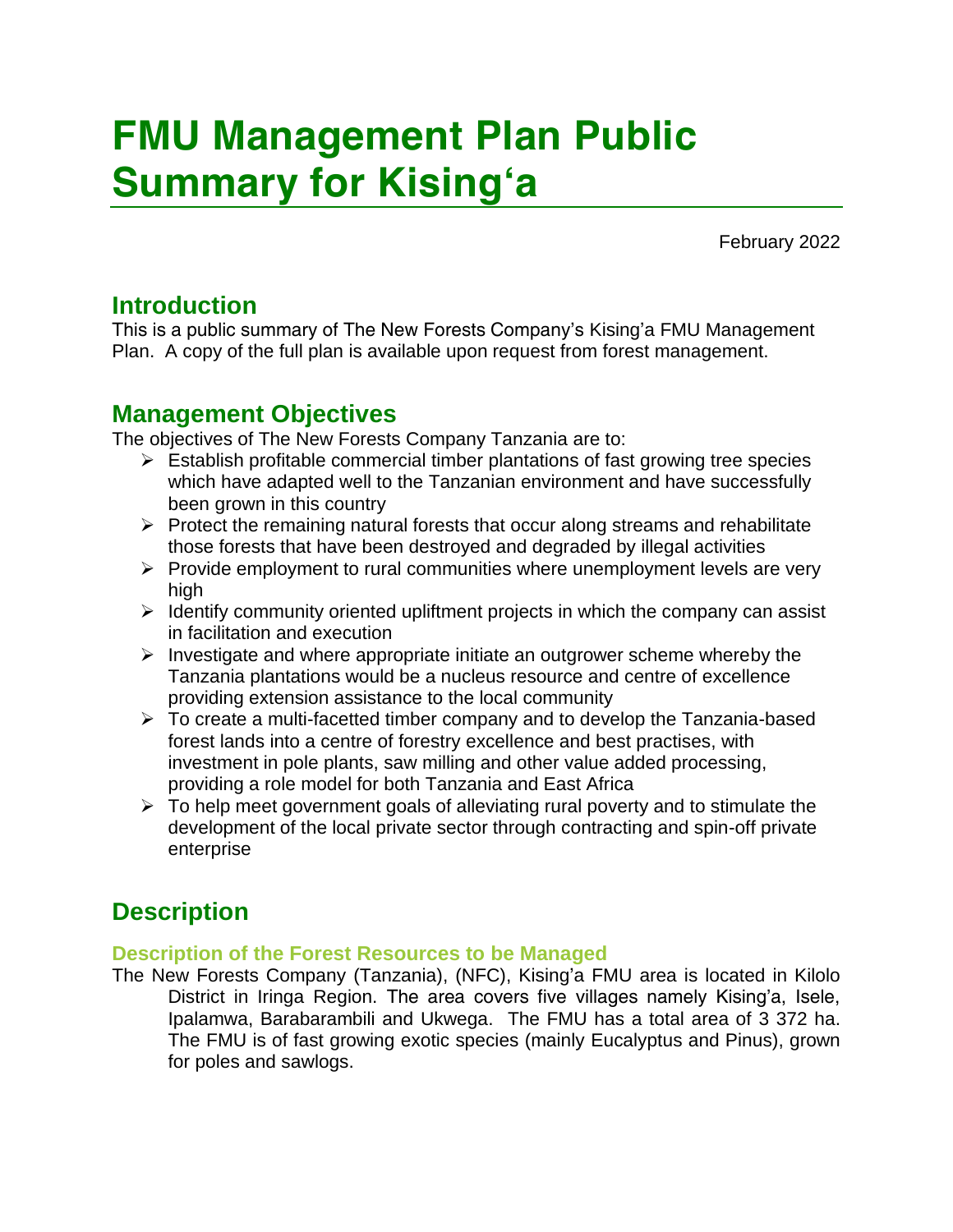

*Map 1: Kising'a Plantation*

#### Natural Environment

The area is within the eastern Afromontane biodiversity hotspot which makes it a good repository of different biodiversity (flora and fauna) and endemic species. Though three potential high conservation value points were noted in the biological diversity study, none of them meet the required criteria for high conservation values. The area has some rare, threatened and endangered species, *Polemaetus bellicosus* (Martial Eagle) listed as vulnerable, *Syncerus caffer* (Buffalo) least concern, *Colobus guereza* (Black and White Colobus) least concern, and *Dissotis arborescens* listed as threatened. The area has a wide altitudinal range and high rainfall.

#### Land Use and Ownership Status

The FMU is on land that is on a long term lease from the Government of the United Republic of Tanzania.

## Socio-Economic Conditions

The surrounding rural communities are subsistence farmers, and farm tea and coffee on plantations. NFC has also contributed positively through community projects towards infrastructure development. Firewood and charcoal are the main sources of fuel in the area.